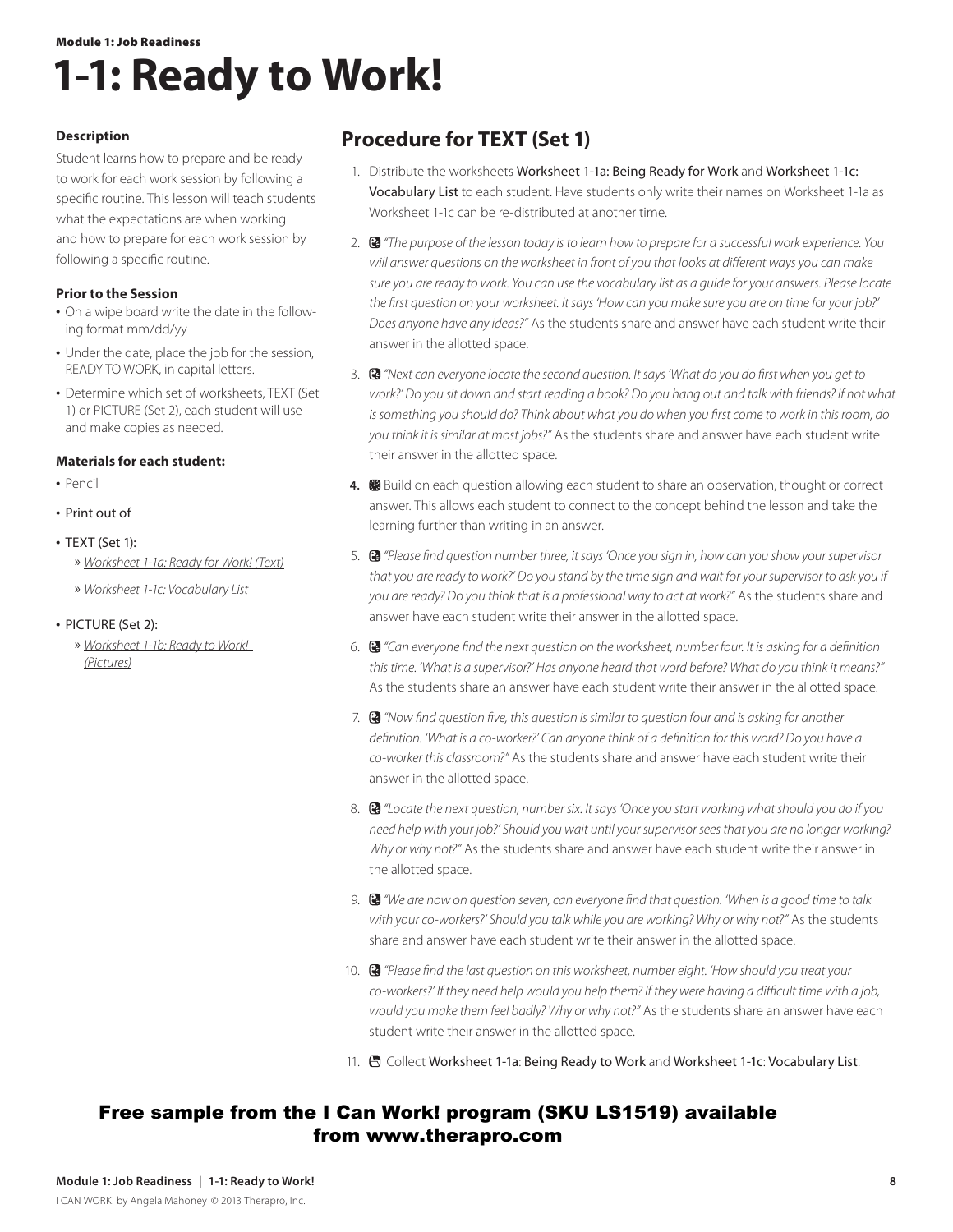#### Module 1: Job Readiness

# **1-1a: Ready to Work**

| Answer the questions below:                                                                                                                                                                                                                                                                                              |  |  |
|--------------------------------------------------------------------------------------------------------------------------------------------------------------------------------------------------------------------------------------------------------------------------------------------------------------------------|--|--|
|                                                                                                                                                                                                                                                                                                                          |  |  |
|                                                                                                                                                                                                                                                                                                                          |  |  |
|                                                                                                                                                                                                                                                                                                                          |  |  |
| ,我们也不会有什么。""我们的人,我们也不会有什么?""我们的人,我们也不会有什么?""我们的人,我们也不会有什么?""我们的人,我们也不会有什么?""我们的人                                                                                                                                                                                                                                         |  |  |
|                                                                                                                                                                                                                                                                                                                          |  |  |
|                                                                                                                                                                                                                                                                                                                          |  |  |
| ,我们也不会有什么。""我们的人,我们也不会有什么?""我们的人,我们也不会有什么?""我们的人,我们也不会有什么?""我们的人,我们也不会有什么?""我们的人                                                                                                                                                                                                                                         |  |  |
|                                                                                                                                                                                                                                                                                                                          |  |  |
| ,我们也不会有什么。""我们的人,我们也不会有什么?""我们的人,我们也不会有什么?""我们的人,我们也不会有什么?""我们的人,我们也不会有什么?""我们的人                                                                                                                                                                                                                                         |  |  |
| ,我们也不会有什么。""我们的人,我们也不会有什么?""我们的人,我们也不会有什么?""我们的人,我们也不会有什么?""我们的人,我们也不会有什么?""我们的人                                                                                                                                                                                                                                         |  |  |
| ,我们也不会有什么。""我们的人,我们也不会有什么?""我们的人,我们也不会有什么?""我们的人,我们也不会有什么?""我们的人,我们也不会有什么?""我们的人                                                                                                                                                                                                                                         |  |  |
|                                                                                                                                                                                                                                                                                                                          |  |  |
| ,我们也不会有什么。""我们的人,我们也不会有什么?""我们的人,我们也不会有什么?""我们的人,我们也不会有什么?""我们的人,我们也不会有什么?""我们的人<br>7. When is a good time to talk with you co-workers? <u>The announcement of the contract of the contract of the contract of the contract of the contract of the contract of the contract of the contract of the contract of the c</u> |  |  |
|                                                                                                                                                                                                                                                                                                                          |  |  |
| ,我们也不会有什么。""我们的人,我们也不会有什么?""我们的人,我们也不会有什么?""我们的人,我们也不会有什么?""我们的人,我们也不会有什么?""我们的人                                                                                                                                                                                                                                         |  |  |
|                                                                                                                                                                                                                                                                                                                          |  |  |
|                                                                                                                                                                                                                                                                                                                          |  |  |
|                                                                                                                                                                                                                                                                                                                          |  |  |

## **Now you are ready to work! Nice job!**

## Free sample from the I Can Work! program (SKU LS1519) available from www.therapro.com